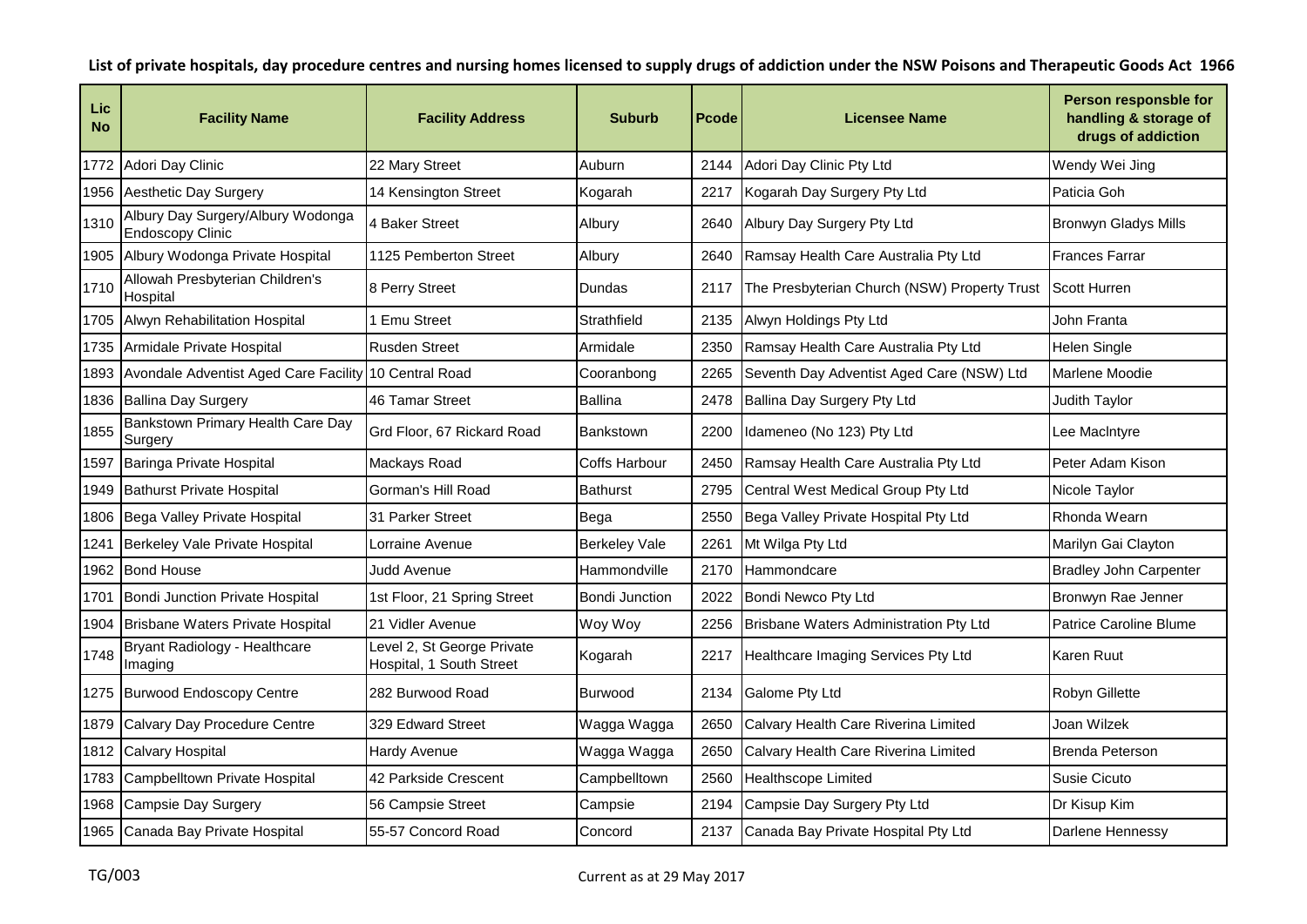| Lic<br><b>No</b> | <b>Facility Name</b>                       | <b>Facility Address</b>                         | <b>Suburb</b>     | Pcode | <b>Licensee Name</b>                        | Person responsble for<br>handling & storage of<br>drugs of addiction |
|------------------|--------------------------------------------|-------------------------------------------------|-------------------|-------|---------------------------------------------|----------------------------------------------------------------------|
| 1892             | Castlecrag Private Hospital                | 150 Edinburgh Road                              | Castlecrag        | 2068  | <b>AME Hospitals Pty Ltd</b>                | <b>Heidi Bayliss</b>                                                 |
| 1947             | Central Coast Day Hospital                 | Suite-1, 2 Ilya Avenue                          | Erina             | 2250  | Central Coast Surgery Pty Ltd               | <b>Beverly Sainty</b>                                                |
| 1401             | Central Coast Endoscopy Centre             | Cnr Pemell & Akora Road                         | Wyoming           | 2250  | Central Coast Endoscopy Centre Pty Ltd      | Myra Holyoak                                                         |
| 1872             | Centre for Digestive Diseases              | Level 1, 229 Great North Road                   | <b>Five Dock</b>  | 2046  | Centre for Digestive Diseases Pty Ltd       | Soledad Monzon                                                       |
| 1995             | Chatswood Private Hospital                 | 38 Albert Avenue                                | Chatswood         | 2067  | Sydney Surgery Centre Pty Ltd               | Michelle Remington                                                   |
| 1959             | Charlestown Private Hospital               | 250 Pacific Highway                             | Charlestown       | 2290  | <b>DSA Hospitals Pty Ltd</b>                | Michelle Boshier                                                     |
| 1978             | Chris O'Brien Lifehouse                    | 119-143 Missenden Road                          | Camperdown        | 2050  | Lifehouse Australia                         | Raymond Li Man Tung                                                  |
| 1750             | City East Specialist Day Hospital          | 225 Maroubra Road                               | Maroubra          | 2035  | City East Specialist Day Hospital Pty Ltd   | Tracey Lee Ashton                                                    |
| 1679             | <b>City West Day Surgery</b>               | 30 Mons Road                                    | Westmead          | 2145  | City West Day Surgery Pty Ltd               | <b>Auriel Steyn</b>                                                  |
| 1440             | Coffs Harbour Day Surgical Centre          | 69 Albany Street                                | Coffs Harbour     | 2450  | Ramsay Health Care Australia Pty Ltd        | Leigh Scully                                                         |
| 1827             | Coffs Harbour Radiology                    | 140 West High Street                            | Coffs Harbour     | 2450  | Norcoray Pty Ltd                            | Antoinette Carroll                                                   |
| 1899             | Coolenberg Day Surgery                     | 60 Lake Road                                    | Port Macquarie    | 2444  | <b>HCoA Operations Australia Pty Ltd</b>    | Bree Anna Brown                                                      |
| 1781             | <b>Crows Nest Cosmetic and Vein Clinic</b> | Level 1, 10-12 Clarke Street                    | <b>Crows Nest</b> | 2065  | Crows Nest Cosmetic and Vein Clinic Pty Ltd | Gillian St James                                                     |
| 1906             | <b>Crows Nest Day Surgery</b>              | Level-1,22 Clarke Street                        | <b>Crows Nest</b> | 2065  | NDH Newco 1 Pty Ltd                         | Krista Standing                                                      |
| 1952             | <b>Dalcross Adventist Hospital</b>         | 28 Stanhope Street                              | Killara           | 2071  | Sydney Adventist Hospital Pty Ltd           | Kerrie Anne Legg                                                     |
| 2002             | Dee Why Endoscopy Unit                     | Level 4, Suite 4402, 834<br>Pittwater Road      | Dee Why           | 2099  | Dee Why Endoscopy Pty Ltd                   | Linda-Ann Jenkinson                                                  |
| 1643             | Delmar Private Hospital                    | 58 Quirk Street                                 | Dee Why           | 2099  | Delmar Private Hospital Pty Ltd             | <b>Ingrid Statis</b>                                                 |
| 1204             | Diagnostic Endoscopy Centre                | St Vincents Clinic, 438 Victoria<br>Street      | Darlinghurst      | 2010  | Votraint No. 604 Pty Ltd                    | Katharine Anne Turner                                                |
| 1998             | Double Bay Day Hospital                    | Level 2, 415 New South Head<br>Road             | Double Bay        | 2028  | Randwick Endoscopy Centre Pty Ltd           | Dale Anne McRae                                                      |
| 1794             | Double Bay Day Surgery                     | 20 Manning Road                                 | Double Bay        | 2028  | Darryl J Hodgkinson Pty Ltd                 | Susan Patricia Newton                                                |
| 1964             | Drummoyne Day Surgery                      | Level-3, 135 Victoria Road                      | Drummoyne         | 2047  | Hathorn Holdings Pty Ltd                    | Dana Marie Rowe                                                      |
| 1803             | Dubbo Private Hospital                     | Moran Drive                                     | <b>Dubbo</b>      | 2830  | Healthe Care Australia Pty Ltd              | <b>Gail Priest</b>                                                   |
| 1674             | Dudley Private Hospital                    | 261 March Street                                | Orange            | 2800  | <b>HCoA Operations Australia Pty Ltd</b>    | Grant John Frecklington                                              |
| 1982             | East Sydney Private Hospital               | Level4, 75 Crown Street                         | East Sydney       | 2010  | East Sydney Day Hospital Pty Ltd            | Jane Telfer                                                          |
| 1567             | <b>Eastern Heart Clinic</b>                | Level 3, Campus Centre, Barker<br><b>Street</b> | Randwick          | 2031  | Eastern Heart Clinic Pty Ltd                | <b>Brenda Gale</b>                                                   |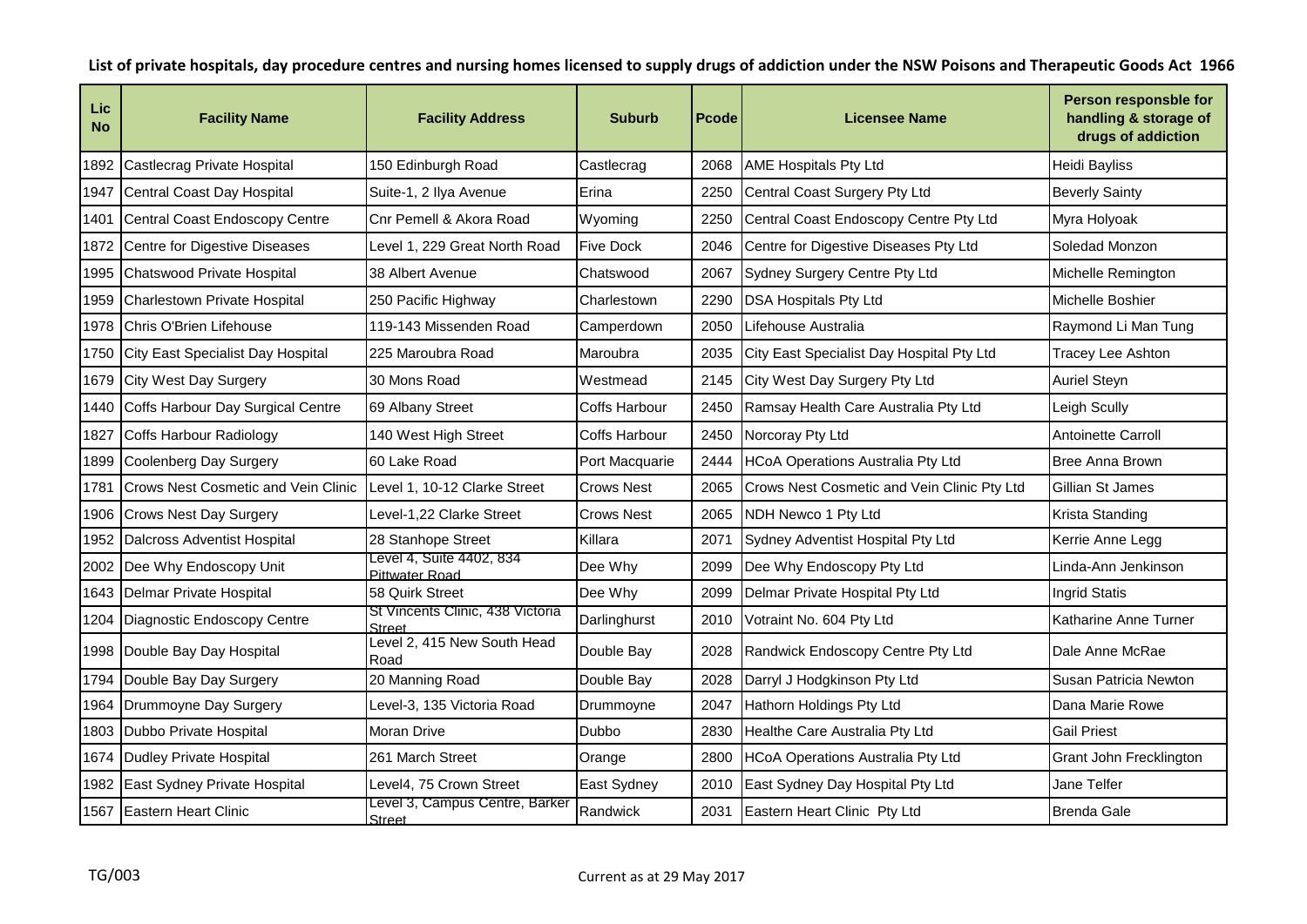| Lic<br><b>No</b> | <b>Facility Name</b>                                     | <b>Facility Address</b>                             | <b>Suburb</b>                  | Pcode | <b>Licensee Name</b>                                  | Person responsble for<br>handling & storage of<br>drugs of addiction |
|------------------|----------------------------------------------------------|-----------------------------------------------------|--------------------------------|-------|-------------------------------------------------------|----------------------------------------------------------------------|
| 1846             | Eastern Suburbs Endoscopy Clinic                         | Suite 1903, Westfield Tower 1,<br>520 Oxford Street | Bondi Junction                 | 2022  | Dalmarte Pty Ltd                                      | Angela Diskin                                                        |
| 1649             | Eastern Suburbs Private Hospital                         | 8 Chapel Street                                     | Randwick                       | 2031  | Eastern Suburbs Private Hospital Pty Ltd              | Anne Crichton                                                        |
| 1796             | <b>Epping Surgery Centre</b>                             | Suite 3, 44-46 Oxford Street                        | Epping                         | 2121  | Epping Surgery Centre Pty Ltd                         | Wendy Mclean                                                         |
| 1721             | <b>Excel Endoscopy Centre</b>                            | 490 Canterbury Road                                 | Campsie                        | 2194  | <b>Excel Medical Pty Ltd</b>                          | <b>Tok Lau</b>                                                       |
| 1218             | Ferguson Lodge Residential Care<br>Centre                | Joseph Street                                       | Lidcombe                       | 2141  | Paraplegic & Quadriplegic Association of NSW          | Joanne Ellen Trebus                                                  |
| 1833             | Figtree Private Hospital                                 | 1 Suttor Place                                      | Figtree                        | 2525  | Health Care Corporation Pty Ltd                       | Paul McKenna                                                         |
| 1864             | <b>Forster Private Hospital</b>                          | 29-41 South Street                                  | Forster                        | 2428  | Forster Private Hospital Pty Ltd                      | Jennifer Bullivant                                                   |
| 1662             | <b>Francis Street Ophthalmic Day</b><br>Procedure Centre | 112 Francis Street                                  | Richmond                       | 2753  | Luke Hazell Pty Ltd                                   | Moorley Barbara                                                      |
| 1785             | Genea Liverpool                                          | 173-175 Bigge Street                                | Liverpool                      | 2170  | Genea Limited                                         | <b>Tracy Clemmet</b>                                                 |
| 1731             | Genea Newcastle                                          | Lingard Private Hospital,<br>10 Lingard Street      | Merewether                     | 2291  | Genea Newcastle Pty Ltd                               | Penelope O'Donnell                                                   |
| 1943             | <b>Genea North West</b>                                  | Suite 101, 10 Norbrik Drive                         | <b>Bella Vista</b>             | 2153  | Genea Limited                                         | Joanne Vallance                                                      |
| 1767             | Genea Sydney                                             | 321 Kent Street                                     | Sydney                         | 2000  | Genea Limited                                         | Elizabeth Latchford                                                  |
| 1980             | Genesis Cancer Care                                      | 36 Pcific Highway                                   | Gateshead                      | 2290  | Radiation Oncology Associates Pty Ltd                 | Annie Pallot                                                         |
| 1987             | Genesis Cancer Care                                      | Level B2, 31 Dora Streey                            | Hurstville                     | 2220  | Radiation Oncology Associates Pty Ltd                 | Princess Marita Araniego                                             |
| 1988             | Genesis Cancer Care                                      | Suite1, L B2, 3 Technology PI                       | Macquarie<br><b>Jniversity</b> | 2019  | Radiation Oncology Associates Pty Ltd                 | Lynn Diane Bussi                                                     |
| 1758             | <b>Gosford Private Hospital</b>                          | <b>Burrabil Avenue</b>                              | North Gosford                  | 2250  | Healthe Care North Gostord Private Hospital Pty<br>hd | Debbra Eleanor Ritter                                                |
| 1793             | Hamilton Day Surgery Centre                              | 76 Jenner Parade                                    | Hamilton South                 | 2303  | Hamilton Day Surgeru Pty Ltd                          | Ann Maaeve O'Donovan                                                 |
| 1656             | <b>Harley Place Day Surgery</b>                          | Suite 605, 251 Oxford Street                        | <b>Bondi Junction</b>          | 2022  | Peter Anthony Martin Pty Ltd                          | <b>Barbara Beckett</b>                                               |
| 1545             | Hawkesbury District Health Service                       | Cnr Day & Macquarie Street                          | Windsor                        | 2756  | Hawkesbury District Health Service Pty Ltd            | Scott Daczko                                                         |
| 1869             | <b>Healthwoods Specialist Centre</b>                     | 53 Cowper Street                                    | Granville                      | 2142  | Healthwoods Day Surgery Pty Ltd                       | Tohu Wharewera                                                       |
| 1885             | <b>Hills Private Hospital</b>                            | 499 Windsor Road                                    | <b>Baulkham Hills</b>          | 2153  | Healthscope Limited                                   | Theresa Irene Welschinger                                            |
| 1523             | Hirondelle Private Hospital                              | 10 Wyvern Avenuenue                                 | Chatswood                      | 2067  | Hirondelle Private Hospital Pty Ltd                   | Laura Jane Barnett                                                   |
| 1862             | Holroyd Private Hospital                                 | 123 Chetwynd Rd                                     | Guildford                      | 2161  | Kaizen Hospitals (Holroyd) Pty Ltd                    | Gary Cadwallender                                                    |
|                  | 1992 Hospital for Specialist Surgery                     | 17-19 Soleny Circuit                                | <b>Baulkham Hills</b>          | 2153  | Hospital for Specialist Surgery Pty Ltd               | Ruth Teresa Miller                                                   |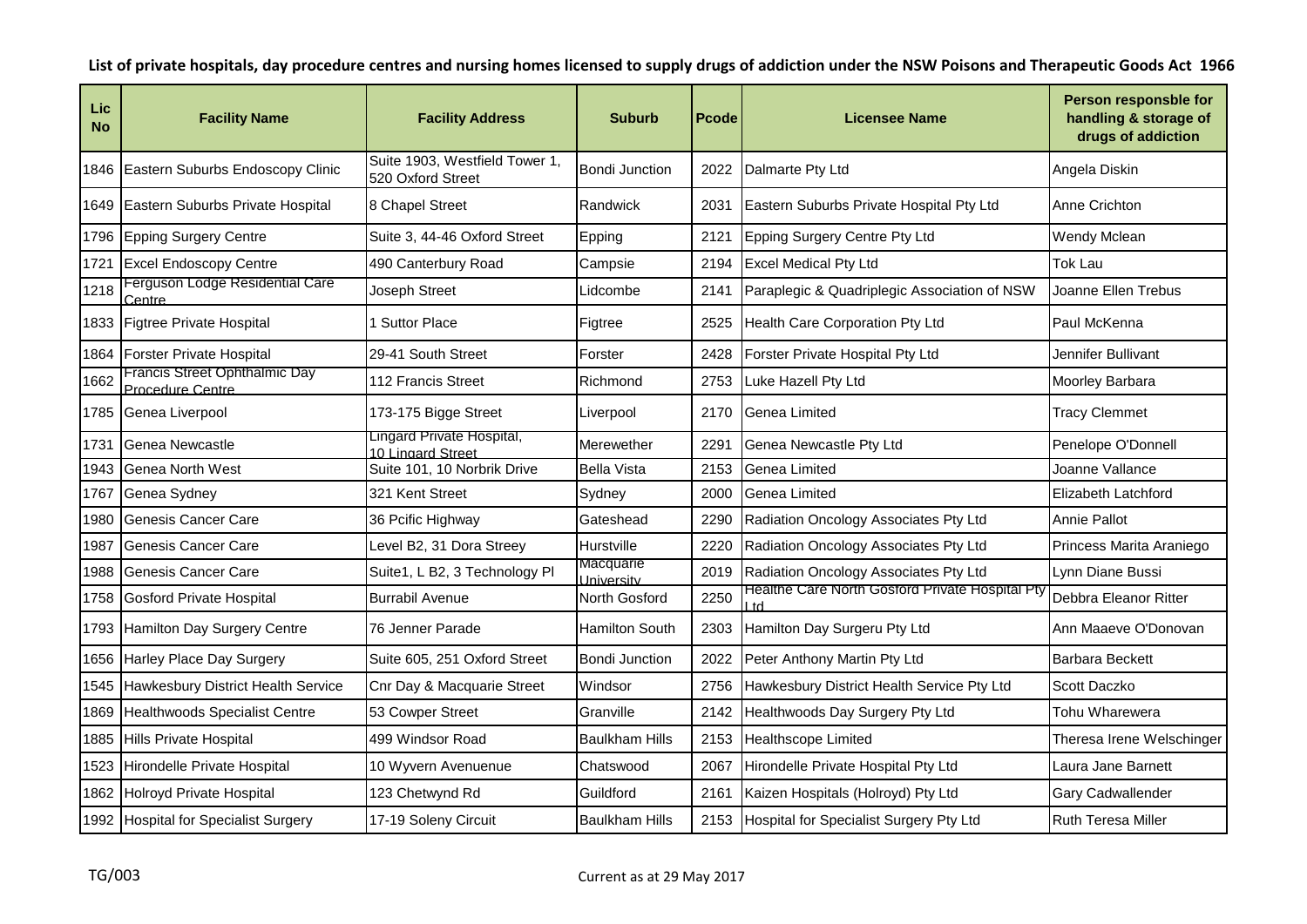| Lic<br><b>No</b> | <b>Facility Name</b>                           | <b>Facility Address</b>       | <b>Suburb</b>                  | <b>Pcode</b> | Licensee Name                                       | Person responsble for<br>handling & storage of<br>drugs of addiction |
|------------------|------------------------------------------------|-------------------------------|--------------------------------|--------------|-----------------------------------------------------|----------------------------------------------------------------------|
| 1253             | Hunter Valley Private Hospital                 | 20 Mawson Street              | Shortland                      | 2307         | Hunter Valley Private Hospital Pty Ltd              | <b>Brett Dennett</b>                                                 |
| 1848             | Hunters Hill Private Hospital                  | 9 Mount Street                | <b>Hunters Hill</b>            | 2110         | Herglen Pty Ltd                                     | Margaret Fagan                                                       |
| 1954             | Hurstville Private Hospital                    | 37 Gloucester Road            | Hurstville                     | 2220         | Hurstville Private Pty Ltd                          | <b>Shane William Combs</b>                                           |
| 1942             | <b>Hyperbaric Health</b>                       | 46-50 Kent Road               | Mascot                         | 2020         | Hyperbaric Health Pty Ltd                           | Ari Andrius Tam                                                      |
| 2003             | Icon Integrated Cancer Centre                  | 1-3 Macarthur Avenue          | Revesby                        | 2212         | Intergrated Clinical Oncology Network Pty Ltd       | Megan Brand                                                          |
| 1898             | Inner West Endoscopy Centre                    | 311 Marrickville Road         | Marrickville                   | 2204         | <b>Endoscopy Service Pty Ltd</b>                    | Samuel Crawford                                                      |
| 1896             | Insight Clinic Private Hospital                | Level-5, 470 Wodonga Place    | Albury                         | 2640         | Insight Clinic Pty Ltd                              | Deborah Stadt                                                        |
| 1813             | Jarrah House                                   | 1430 Anzac Parade             | Little Bay                     | 2036         | Women's Alcohol & Drug Advisory Centre Inc          | Karen Raine                                                          |
| 1661             | <b>Junee Correctional Centre</b>               | Park Lane                     | Junee                          | 2663         | The GEO Group Australia Pty Ltd                     | Janet Arihia Te Maru                                                 |
| 1829             | Kareena Private Hospital                       | 86 Kareena Road               | Caringbah                      | 2229         | <b>HCoA Operations Australia Pty Ltd</b>            | Stephanie Kate Cohen                                                 |
| 1203             | Kingsgrove Day Hospital                        | 322 Kingsgrove Road           | Kingsgrove                     | 2208         | <b>Baydoor Pty Ltd</b>                              | Sueann Hoi Cheung                                                    |
| 1991             | Kingsway Day Surgery                           | 527-533 Kingsway              | Miranda                        | 2228         | HCoA Operations Australia Pty Ltd                   | Marita Goddard                                                       |
| 1842             | Kurrajong & District Community<br>Nursing Home | 129 Old Bells Line of Road    | Kurrajong                      | 2758         | Kurrajong & District Hospital Society Inc           | Caroline Allison                                                     |
| 1644             | Lady Davidson Private Hospital                 | <b>Bobbin Head Road</b>       | North Turramurra               | 2074         | Australian Hospital Care (Lady Davidson) Pty<br>Ltd | Kerry Bollen                                                         |
| 1559             | Lake Macquarie Private Hospital                | 3 Sydney Street               | Gateshead                      | 2290         | Ramsay Health Care Australia Pty Ltd                | <b>Constantine Kiriakidis</b>                                        |
| 1711             | Lawrence Hargrave Private Hospital             | 72 Phillip Street             | Thirroul                       | 2515         | Ramsay Health Care Australia Pty Ltd                | Robyn Ashe                                                           |
| 1859             | <b>Lingard Private Hospital</b>                | 23 Merewether Street          | Merewether                     | 2291         | Healthe Care Lingard Ltd                            | Megan Curran                                                         |
| 1825             | Lismore Private Day Surgery                    | 77 Uralba Street              | Lismore                        | 2480         | Lismore Private Day Surgery Pty Ltd                 | Michelle Murphy                                                      |
| 1832             | <b>Lithgow Community Private Hospital</b>      | Great Western Highway         | Lithgow                        | 2790         | Lithgow Community Private Hospital Ltd              | Bronwyn Lee Boyling                                                  |
| 1876             | <b>Liverpool Day Surgery</b>                   | 105-119 Longstaff Avenue      | Moorebank                      | 2170         | Liverpoold Day Surgery Pty Ltd                      | Deborah Janet Hayes                                                  |
| 1960             | Liverpool Eye Surgery                          | Ground Floor, 1 Moore Street  | Liverpool                      | 2170         | Lacular Pty Ltd                                     | Nicola Robson                                                        |
| 1953             | Longueville Private Hospital                   | 47 Kenneth Street             | Longueville                    | 2066         | Kaizen Hospitals (Holroyd) Pty Ltd                  | Susan Foster                                                         |
| 1946             | Macquarie University Hospital                  | 3 Technology Place            | Macquarie<br><b>University</b> | 2109         | MUH Operations No 2 Ltd                             | Deborah O'Neill                                                      |
| 1948             | Macqurie Street Day Surgery                    | Level 11, 187 Macqurie Street | Sydney                         | 2000         | Betryan Investments Pty Ltd                         | Katheleen Duffy                                                      |
| 1889             | Maitland Private Hospital                      | 175 Chisholm Road             | Maitland                       | 2323         | Maitland Private Hospital Pty Ltd                   | Jason Oliver Thomas                                                  |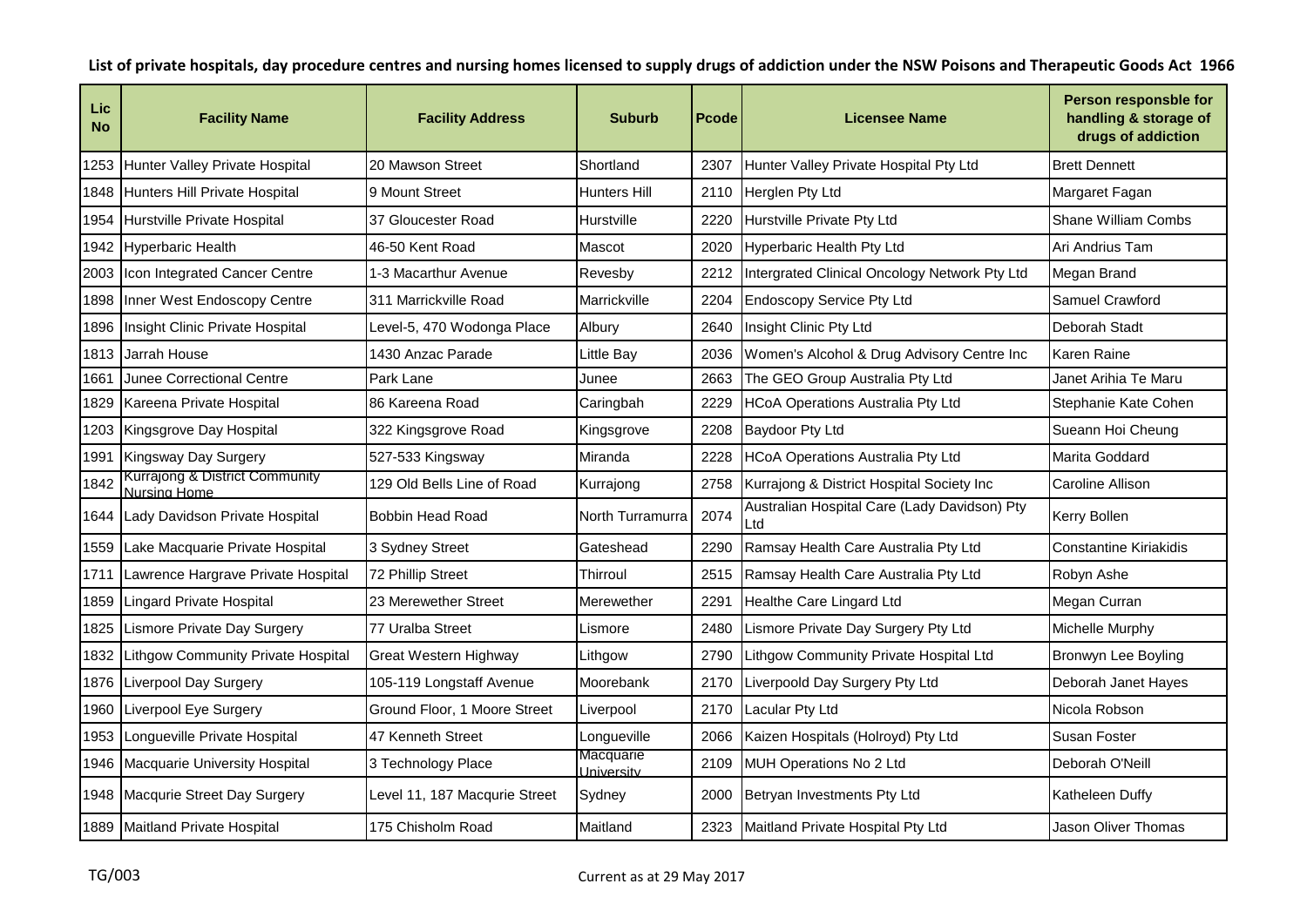| <b>Lic</b><br><b>No</b> | <b>Facility Name</b>                          | <b>Facility Address</b>                      | <b>Suburb</b>          | <b>Pcode</b> | Licensee Name                                                                              | Person responsble for<br>handling & storage of<br>drugs of addiction |
|-------------------------|-----------------------------------------------|----------------------------------------------|------------------------|--------------|--------------------------------------------------------------------------------------------|----------------------------------------------------------------------|
| 1233                    | Manly Waters Private Hospital                 | 17 Cove Avenuene                             | Manly                  | 2095         | Macquarie Hospital Services Pty Ltd                                                        | Linda Gai Huxley                                                     |
| 1887                    | Marie Stopes International                    | 33 Santley Crescent                          | Kingswood              | 2747         | Marie Slopes International                                                                 | Avril Bowd                                                           |
| 1963                    | Marie Stopes International                    | 163 Lambton Road                             | <b>Broadmeadow</b>     | 2292         | Marie Stopes International                                                                 | Julie Gai Lane                                                       |
| 1646                    | Marsden Eye Surgery Centre                    | Level 1, 152 Marsden Street                  | Parramatta             | 2150         | R Fitzsimons, Jennifer Arnold Pty Ltd, St Chung<br>& Co. SMDM Ptv I td. Dev Jvoti Ptv I td | Sharyn McGregor                                                      |
| 1990                    | Mater Cancer Care                             | 25 Rockdale Road                             | <b>Crows Nest</b>      | 2065         | Radiation Oncology Associates Pty Ltd                                                      | <b>Bronwyn Lewis</b>                                                 |
| 1529                    | <b>Mater Hospital Sydney</b>                  | Rocklands Road                               | North Sydney           | 2060         | St Vincents & Mater Health Sydney Ltd                                                      | Alexandra Joyner                                                     |
| 1957                    | Mayo Private Hospital                         | 2 Potoroo Drive                              | Taree                  | 2430         | Mayo Healthecare Group                                                                     | Lee Perry Garwood                                                    |
| 1823                    | Metropolitan Rehabilitation Hospital          | 275 Addison Road                             | Petersham              | 2049         | Sonari Pty Ltd                                                                             | Kerry Ann Gardner                                                    |
| 1764                    | <b>Metwest Surgical</b>                       | 17 Hereward Hwy                              | Blacktown              | 2148         | Hereward Pty Ltd                                                                           | Robyn Armstrong                                                      |
| 1844                    | Minchinbury Community Hospital                | Cnr Great Western Hwy &<br>Ruperts Wood Road | Rooty Hill             | 2770         | Minchinbury Community Hospital Pty Ltd                                                     | Marilyn Piggott                                                      |
| 1986                    | Monash IVF Mosman                             | Level 1, 357 Military Road                   | Mosman                 | 2088         | A, C.N. 166 702 487 Pty Limited                                                            | <b>Bronwyne Devine</b>                                               |
| 1769                    | Mosman Private Hospital                       | I Ellamatta Avenue                           | Mosman                 | 2088         | <b>Healthescope Limited</b>                                                                | Helga Heydra                                                         |
| 1843                    | Mount St Joseph's Nursing Home                | 70 Market Street                             | Randwick               | 2031         | Little Sisters of the Poor Aged Care Ltd                                                   | Donna Anne Sunderland                                                |
| 1532                    | Mt Wilga Private Hospital                     | 2 Manor Road                                 | Hornsby                | 2077         | Mt Wilga Pty Ltd                                                                           | Nicola Gai Field                                                     |
| 1907                    | National Day Surgery                          | Level-1,1 Derby Street                       | Kogarah                | 2217         | National Day Surgery Sydney Pty Ltd                                                        | <b>Elizabeth Carroll</b>                                             |
| 1583                    | Navorina Nursing Home                         | 5-7 MacAuley Street                          | Deniliquin             | 2710         | Deniliquin Nursing Home Foundation Ltd                                                     | Amanda Louise Gleeson                                                |
| 1849                    | Nepean Private Hospital                       | 1-9 Barber Avenue                            | Kingswood              | 2747         | <b>Healthscope Limited</b>                                                                 | Jane Thornley                                                        |
| 1973                    | Newcastle Endoscopy Centre                    | 20-22 Smith Street                           | Charlestown            | 2290         | Newcastle Endoscopy Centre Pty Ltd                                                         | Jane Jackson                                                         |
| 1944                    | Newcastle Eye Hospital                        | 182 Christo Road                             | Waratah                | 2298         | Newcastle Eye Hospital Pty Ltd                                                             | Margaret Waters                                                      |
| 1882                    | Newcastle Private Hospital                    | 14 Lookout Road                              | New Lambton<br>Heights | 2305         | Newcastle Private Hospital Pty Ltd                                                         | Sandra Platt                                                         |
| 1653                    | North Shore Private Hospital                  | 3 Westbourne Street                          | St Leonards            | 2065         | North Shore Private Hospital Pty Ltd                                                       | Susan Engele                                                         |
| 1824                    | North Shore Specialist Day Surgery            | 176 Pacific Highway                          | Greenwich              | 2065         | <b>IVF Australia Pty Ltd</b>                                                               | Simon Montgomerie                                                    |
| 1971                    | Northern Cancer Institute                     | Level 1 & 2, 38 Pacific Highway              | St Leonards            | 2065         | Nothern Cancer Institute Pty Ltd                                                           | <b>Christian Steiner</b>                                             |
| 1945                    | Northern Cancer Institute - Frenchs<br>Forest | 49 Frenchs Forest Road                       | <b>Frenchs Forest</b>  | 2086         | Northern Cancer Institute Pty Ltd - Frenchs<br>Forest                                      | <b>Meredith Cummins</b>                                              |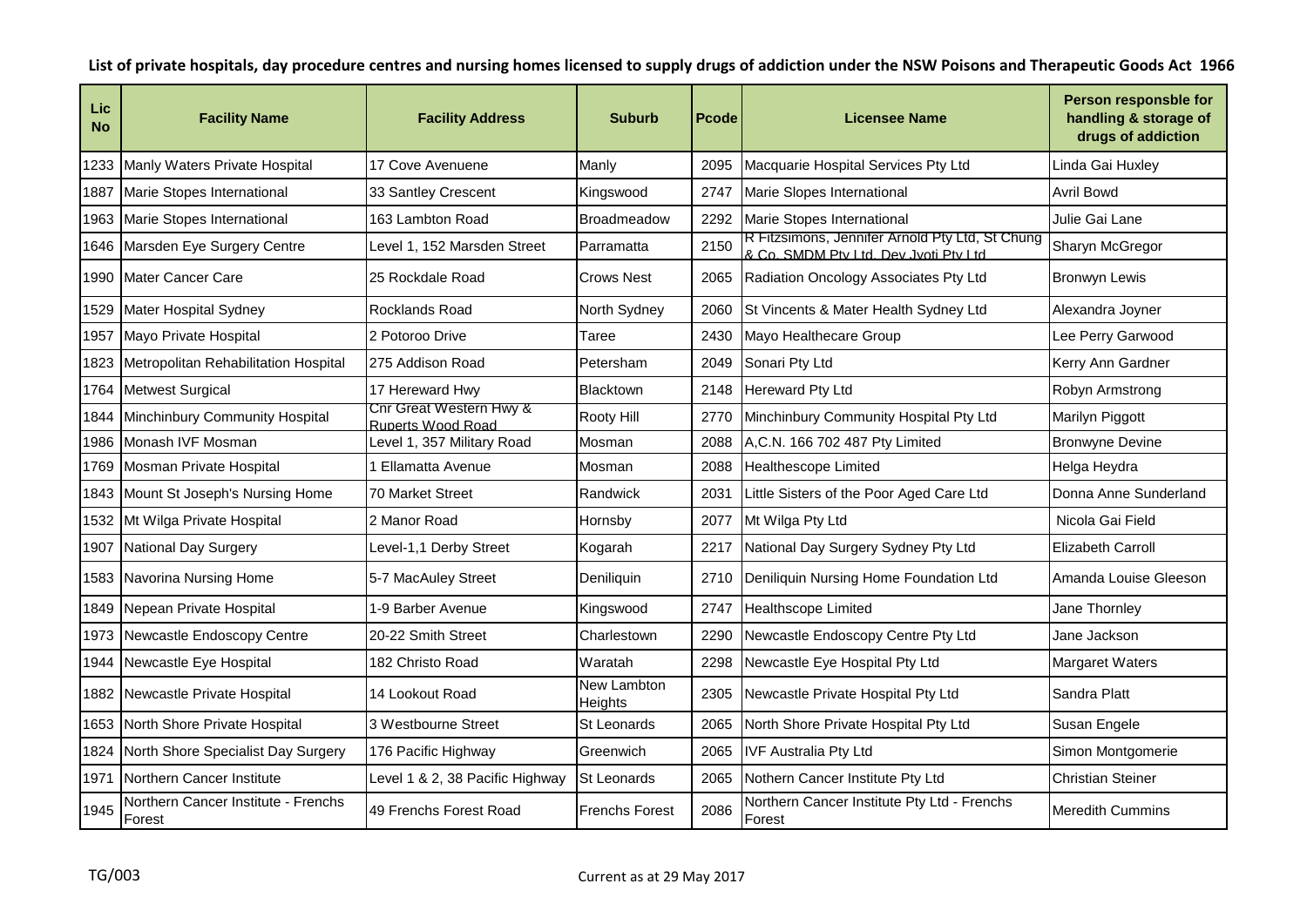| Lic<br><b>No</b> | <b>Facility Name</b>                      | <b>Facility Address</b>                      | <b>Suburb</b>        | <b>Pcode</b> | <b>Licensee Name</b>                                              | Person responsble for<br>handling & storage of<br>drugs of addiction |
|------------------|-------------------------------------------|----------------------------------------------|----------------------|--------------|-------------------------------------------------------------------|----------------------------------------------------------------------|
| 1543             | Northside Clinic                          | 2 Greenwich Road                             | Greenwich            | 2065         | Phiroan Pty Ltd                                                   | Paul Dolan                                                           |
| 1847             | Northside Cremorne Clinic                 | 3 Harrison Street                            | Cremorne             | 2090         | Ramsay Health Care Australia Pty Ltd                              | Dianne Hollings                                                      |
| 1977             | Northside Macarthur Clinic                | 92-96 Dumaresq Street                        | Campbelltown         | 2560         | Pruinosa Pty Ltd                                                  | Ashliegh Dion Costa                                                  |
| 1765             | Northside West Clinic                     | 23-27 Lytton Street                          | Wentworthville       | 2145         | Ramsay Health Care Australia Pty Ltd                              | <b>Tracey Stobo</b>                                                  |
| 1972             | Norwest Day Hospital                      | Suite 102, 9 Norbrik Drive                   | <b>Bella Vista</b>   | 2153         | AAC Norwest Day Surgery Pty Ltd                                   | Tze Yee Wong                                                         |
| 1941             | Norwest Private Hospital                  | 11 Norbrik Drive                             | <b>Bella Vista</b>   | 2153         | Healthscope Limited                                               | Heidi Evans                                                          |
| 1766             | Nowra Private Hospital                    | Weeroona Place                               | Nowra                | 2541         | <b>HCoA Operations Australia Pty Ltd</b>                          | Kathryn Jerome                                                       |
| 1361             | Oral Surgery Day Centre                   | Suite 10, 16-18 Malvern Street               | Chatswood            | 2067         | Elida Holdings Pty Ltd                                            | Wendy Fay Burnside                                                   |
| 1782             | Orana Radiology                           | 168-172 Brisbane Street                      | <b>Dubbo</b>         | 2830         | Orana Services Pty Limited                                        | Douglas Lingard                                                      |
| 1601             | <b>Orange Surgry Centre</b>               | 60-62 McNamara Street                        | Orange               | 2800         | Vexal Pty Ltd                                                     | <b>Andrew McClelland</b>                                             |
| 1994             | Pennant Hills Day Surgery                 | 361-363 Pennant Hills Road                   | <b>Pennant Hills</b> | 2120         | <b>GBR Napoli Pty Ltd</b>                                         | Michele Leanne Devine                                                |
| 1600             | Perfect Vision Eye Surgery                | Suite 3, Mddison Bldg 25-29<br>Hunter Street | Hornsby              | 2077         | Perfect Vision Eye Surgery Pty Ltd                                | Janice Dawn Dunlop                                                   |
| 1517             | Pittwater Day Surgery                     | Suite 202, 20 Bungan Street                  | Mona Vale            | 2103         | Nebiac Pty Ltd                                                    | Julie Maria Mitchell                                                 |
| 1984             | Port Macquarie Ophthalmic Surgery         | 35 Ackroyd Street                            | Port Macquarie       | 2444         | Port Macquarie Opthalmic Suegery Pty Ltd                          | Sandra Elizabeth Arthur                                              |
| 1850             | Port Macquarie Private Hospital           | 86 Lake Road                                 | Port Macquarie       | 2444         | <b>HCoA Operations Australia Pty Ltd</b>                          | Jennifer Anne Freeland                                               |
| 1883             | Presbyterian Aged Care Sydney             | 74 Brown Street                              | Paddington           | 2021         | The Presbyterian Church (NSW) Property Trust                      | Alan Godfrey                                                         |
| 1800             | <b>President Private Hospital</b>         | Cnr Hotham Rd & President<br>Avenue          | Kirrawee             | 2232         | President Private Hospital Pty Ltd                                | Ben Goldsbrough                                                      |
| 1738             | Prince of Wales Private Hospital          | <b>Barker Street</b>                         | Randwick             | 2031         | POW Hospital Pty Ltd                                              | Nerida Russell - Green                                               |
| 1342             | Randwick Day Surgery                      | 2 Eurimbla Avenue                            | Randwick             | 2031         | Graham Tier, Michael Stergoulis, John Cannon &<br>Angelo Theodore | Fiona E Westlake                                                     |
| 1564             | Regional Imaging Border                   | 3 Ramsay Place                               | Albury               | 2640         | Regional Imaging Limited                                          | Jacqueline McKinnon                                                  |
| 1816             | Regional Imaging Cardiovascular<br>Centre | 36 Hardy Avenue                              | Wagga Wagga          | 2650         | Regional Imaging Pty Ltd                                          | Josephine Anne Ryan                                                  |
| 1817             | Regional Imaging Riverina                 | 36 Hardy Avenue                              | Wagga Wagga          | 2650         | Regional Imaging Pty Ltd                                          | Josephine Anne Ryan                                                  |
| 1651             | Riverina Cancer Care Centre               | 31 Meurant Avenue                            | Wagga Wagga          | 2650         | Riverina Cancer Care Centre Pty Ltd                               | Jo Anne Asgill                                                       |
| 1983             | Riverina Day Surgery                      | 2-8 Meurant Avenue                           | Wagga Wagga          | 2650         | <b>RDS Business Pty Ltd</b>                                       | Megan Elizabeth King                                                 |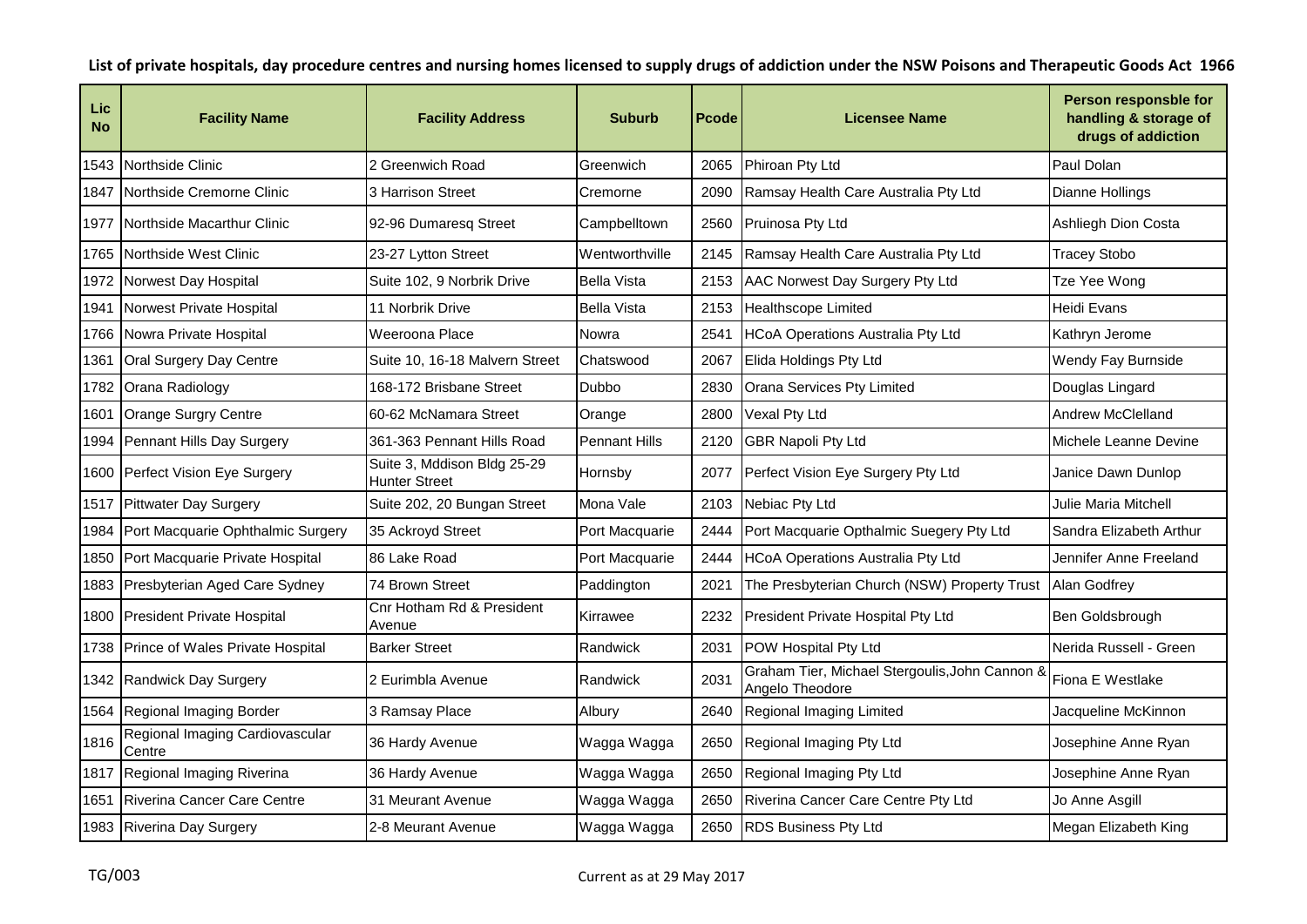| Lic<br><b>No</b> | <b>Facility Name</b>                                             | <b>Facility Address</b>                                                  | <b>Suburb</b>          | <b>Pcode</b> | <b>Licensee Name</b>                       | Person responsble for<br>handling & storage of<br>drugs of addiction |
|------------------|------------------------------------------------------------------|--------------------------------------------------------------------------|------------------------|--------------|--------------------------------------------|----------------------------------------------------------------------|
| 1743             | Rosemont Endoscopy Centre                                        | 56 Rosemont Street                                                       | Wollongong             | 2500         | <b>Felpel Pty Ltd</b>                      | Pamela Watson                                                        |
| 1690             | <b>Royal Far West</b>                                            | 19-21 South Steyne                                                       | Manly                  | 2095         | <b>Royal Far West</b>                      | <b>Bronwyn Cormack</b>                                               |
| 1981             | Royal Rehab Private Hospital                                     | 227 Morrison Road                                                        | Ryde                   | 2112         | Royal Rehabilitation Centre Sydney         | Cassandra Medcalf                                                    |
| 1966             | Shellharbour Private Hospital                                    | 27 Captain Cook Drive                                                    | <b>Barrack Heights</b> | 2527         | Evolution Shellharbour Pty Ltd             | Susan Andrusiow                                                      |
|                  | 1838 Sight Foundation Theatre                                    | Level 3, Sydney Hospital &<br>Sydney Eye Hospital, 8<br>Macquarie Street | Sydney                 | 2000         | Sight for Life Foundation Ltd              | Jacqeline Ann Bayliss                                                |
| 1976             | Skin & Cancer Foundation Australia                               | 121 Crown Street                                                         | Darlinghurst           | 2010         | Skin & Cancer Foundation Australia         | Bronwyn St Clair                                                     |
| 1225             | Skin & Cancer Foundation                                         | 7 Ashley Lane                                                            | Westmead               | 2145         | Skin & Cancer Foundation Australia         | Annette Kennedy                                                      |
| 1974             | South Coast Private                                              | 112 Burelli Street                                                       | Wollongong             | 2500         | South Coast Private Pty Limited            | Katrina Vukovic                                                      |
| 1810             | South Pacific Private Hospital                                   | 24 Beach Street                                                          | Curl Curl              | 2096         | Woodose Pty Ltd                            | Antony Dean Lane                                                     |
| 1815             | South Western Endoscopy Centre                                   | 20-22 Bigge Street                                                       | Liverpool              | 2170         | <b>Endoscopy Service Pty Ltd</b>           | Kirsty Simpson                                                       |
| 1410             | Southern Highlands Private Hospital                              | <b>Bowral Street</b>                                                     | <b>Bowral</b>          | 2576         | Bowral Management Pty Ltd                  | Alicia Jane Parks                                                    |
| 1404             | Southern Medical Day Care Centre                                 | 410 Crown Street                                                         | Wollongong             | 2500         | Southern Medical Day Care Centre Pty Ltd   | Suzanne Ellen Parker                                                 |
| 1675             | Southern Suburbs Day Procedure<br>Centre                         | 47 Regent Street                                                         | Kogarah                | 2217         | Southderm Pty Ltd                          | Pamela Anne Viret                                                    |
| 1888             | Southern Sydney Angiography                                      | Level 2, St George Private<br>Hospital, 1 South Street                   | Kogarah                | 2217         | Southern Sydney Angiography Pty Ltd        | Patricia Webb                                                        |
| 1985             | Southside Cancer Care Centre                                     | Level3, 533 Kingsway                                                     | Miranda                | 2228         | Southside Cancer Care Centre Pty limited   | Meredith Louise Cummins                                              |
| 1890             | St George Private Hospital                                       | <b>South Street</b>                                                      | Kogarah                | 2217         | <b>AME Properties Pty Ltd</b>              | Lillian Kwan-Fu                                                      |
| 1873             | St John of God Burwood Hospital                                  | 13 Grantham Street                                                       | Burwood                | 2134         | St John of God Health Care Inc             | Cindy Maree Foot                                                     |
| 1799             | St John of God Richmond Hospital                                 | 177 Gross Vale Road                                                      | Richmond               | 2754         | St John of God Health Care Inc             | Lorna O'Brien                                                        |
| 1797             | St Luke's Hospital                                               | 18 Roslyn Street                                                         | <b>Potts Point</b>     | 2011         | <b>St Luke's Care</b>                      | Emma Jane Hayward                                                    |
| 2000             | <b>St Vincents Private Community</b><br><b>Hospital Griffith</b> | 41-45 Animoo Avenue                                                      | Griffith               | 2680         | St Vincents & Mater Health Sydney Ltd      | <b>Graham Clarke</b>                                                 |
| 1223             | St Vincents Private Hospital                                     | 406 Victoria Street                                                      | Darlinghurst           | 2010         | The Sisters of Charity                     | Jose Aguilera                                                        |
| 1610             | St Vincents Private Hospital Lismore                             | <b>Dalley Street</b>                                                     | Lismore                | 2480         | Trustees of the Roman Catholic Church      | Kylie Ann Bennett                                                    |
|                  | 1989 St Vincents Radiation Oncology                              | Level A, 438 Victoria Street                                             | Darlinghurst           |              | 2010 Radiation Oncology Associates Pty Ltd | Amanda Marriott                                                      |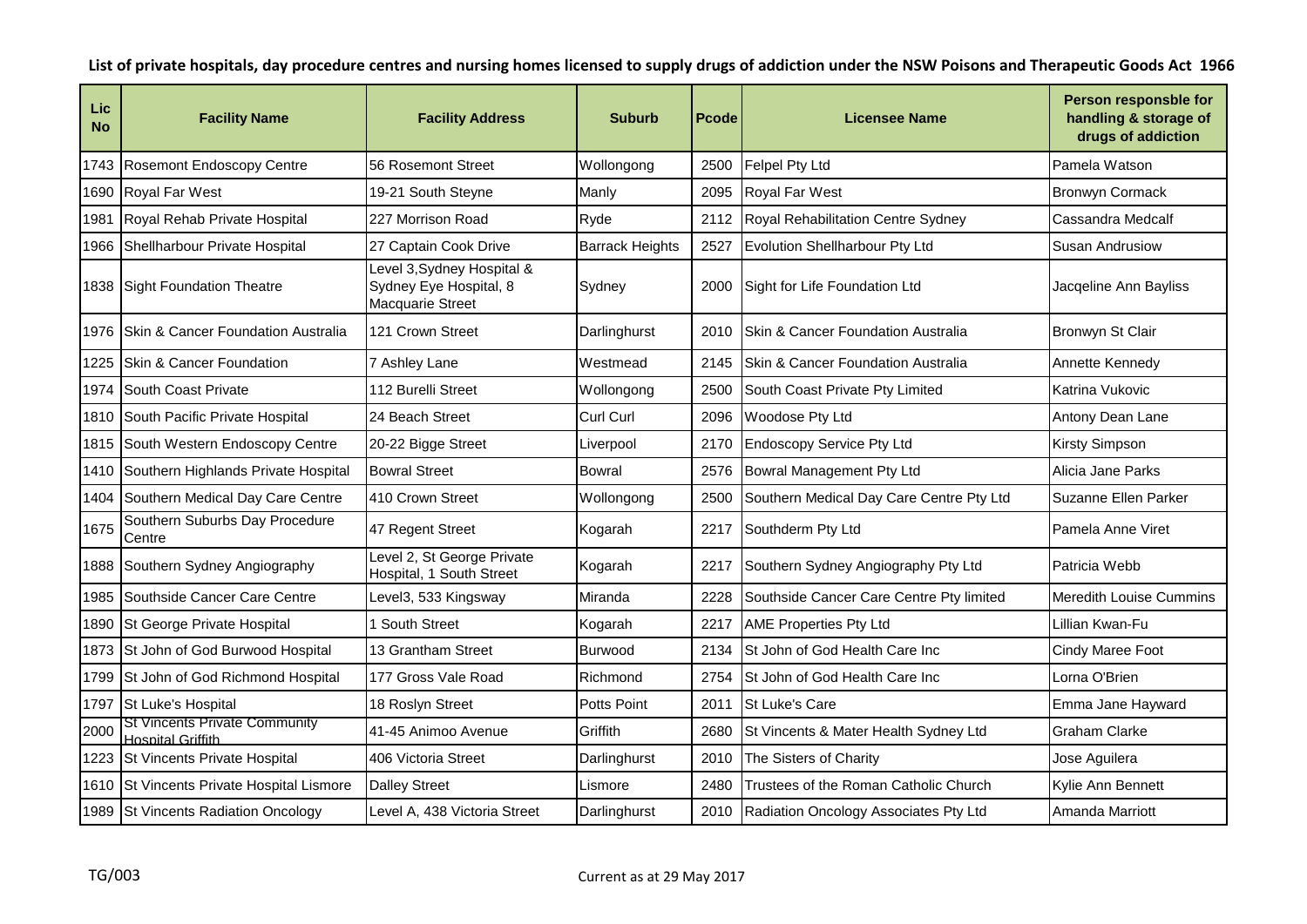| Lic<br><b>No</b>    | <b>Facility Name</b>                                      | <b>Facility Address</b>                         | <b>Suburb</b>            | <b>Pcode</b> | <b>Licensee Name</b>                     | Person responsble for<br>handling & storage of<br>drugs of addiction |
|---------------------|-----------------------------------------------------------|-------------------------------------------------|--------------------------|--------------|------------------------------------------|----------------------------------------------------------------------|
| 1868                | Straithfield Private Hospital                             | 3 Everton Road                                  | Strathfield              | 2135         | <b>HCoA Operations Australia Pty Ltd</b> | Paul Gerard Darcy                                                    |
| 1715                | Surry Hills Day Hospital                                  | 573 Crown Street                                | <b>Surry Hills</b>       | 2010         | Duer Investments Pty Ltd                 | <b>Averil Ruth Hamilton</b>                                          |
| 1340                | <b>Sussex Day Surgery</b>                                 | Level 5, 401 Sussex Street                      | Haymarket                | 2000         | Ranchbelt Pty Ltd                        | Foong Peng Bojan                                                     |
| 1747                | Sutherland Heart Clinic                                   | Level 2, Sutherland Hospital,<br>The Kingsway   | Caringbah                | 2229         | Sutherland Heart Clinic Pty Ltd          | Donna Bellamy                                                        |
| 1996                | Sydney Day Hospital                                       | Level 1, 187 Macquarie St,                      | Sydney                   | 2000         | Sydney Vision Services Pty Ltd           | <b>Frances Rede</b>                                                  |
| 1856                | Sydney Day Surgery                                        | 2nd Floor, 213-219 Darlinghurst<br>Road         | Darlinghurst             | 2010         | Idameneo (No 123) Pty Ltd                | Susan Mary Gale                                                      |
| 1591                | Sydney Day Surgery Prince Alfred                          | RPAH Medical Centre, 106/100<br>Carillon Avenue | <b>Newtown</b>           | 2042         | Sydney Surgery Prince Alfred Pty Ltd     | Elaine Geraldine O'Brien                                             |
| 1821                | <b>Sydney Eye Specialist Centre</b>                       | 2 Middle Street                                 | Kingsford                | 2032         | Kearns & Smith Eye Services Pty Ltd      | Jennifer Judith Keller                                               |
| 1707                | Sydney Oculoplastic Surgery                               | Level 7, 229 Macquarie Street                   | Sydney                   | 2000         | <b>Ghabrial Medical Services Pty Ltd</b> | Sandra Anne McIndoe                                                  |
| 1891                | Sydney Retina Clinic & Day Surgery                        | 13 Floor, 187 Macquarie Street                  | Sydney                   | 2000         | Andrew Chang Services Pty Ltd            | Catalina Wing Fung                                                   |
| 1908                | Sydney Southwest Private Hospital                         | 40 Bigge Street                                 | Liverpool                | 2170         | <b>Healthscope Limited</b>               | Claire Walker                                                        |
| 2001                | Sydney Specialist Day Hospital                            | Level 5, 7 Help Street                          | Chatswood                | 2067         | Baardon Medical Services Pty Ltd         | Sally Holmes                                                         |
| 1993                | <b>Sydney Surgical Centre</b>                             | Level 1, 166 - 168 Belmore<br>Road              | Randwick                 | 2301         | Captia Pty Ltd                           | Isidro Turingan                                                      |
| 1574                | Tamara Private Hospital                                   | 2-6 Dean Street                                 | Tamworth                 | 2340         | Ramsay Health Care Australia Pty Ltd     | Patricia Ann Thornberry                                              |
| 1999                | The Border Cancer Hospital                                | 201-239 Borella Road                            | Albury                   | 2640         | Ramsay Health Care Australia Pty Ltd     | iana Rosslyn Warne                                                   |
| 1684                | The Boulevarde Day Surgical Centre                        | 8/164-168 The Boulevarde                        | <b>Fairfield Heights</b> | 2165         | Amjo Medical Services Pty Ltd            | Lisa Cross                                                           |
| <b>DC00</b><br>3003 | The Cosmetic Institute Parramatta P/L                     | 10-14 Smith Street                              | Parramatta               | 2150         | The Cosmetic Institute Parramatta P/L    | Alfred Lombardi                                                      |
| 1961                | The Hills Clinic                                          | <b>15 Memorial Avenue</b>                       | Kellyville               | 2155         | The Hills Clinic Pty Ltd                 | Jacqueline Maher                                                     |
| 1686                | The Hornsby Sleep Disorders &<br><b>Diagnostic Centre</b> | 104 Balmoral Street                             | Waitara                  | 2077         | Sleep Disorder Centre Australia Pty Ltd  | <b>Mary Manners</b>                                                  |
| 1958                | The Ocuplastic Centre Sydney                              | Suite - 25, 20-24 Gibbs Street                  | Miranda                  | 2228         | Ocular Plastic Services Pty Ltd          | Geoffrey Wilcsek                                                     |
| 1871                | The San Day Surgery Hornsby                               | 1A Northcote Road                               | Hornsby                  | 2077         | Sydney Adventist Hospital Pty Ltd        | Gailene Anne Temblett                                                |
| 1880                | The Sydney Clinic                                         | 22 Murray Street                                | <b>Bronte</b>            | 2024         | <b>Healthscope Limited</b>               | Theresa Mary Saint                                                   |
| 1577                | The Sydney Clinic for Gastrointestinal<br><b>Diseases</b> | Level 10, 1 Newland Street                      | Bondi Junction           | 2022         | Newland Street Specialist Centre Pty Ltd | Arlene McEntee                                                       |
|                     | 1831 The Sydney Private Hospital                          | 63 Victoria Road                                | Ashfield                 | 2131         | Kaizen Hospitals (Holroyd) Pty Ltd       | Marea Angela Steel                                                   |